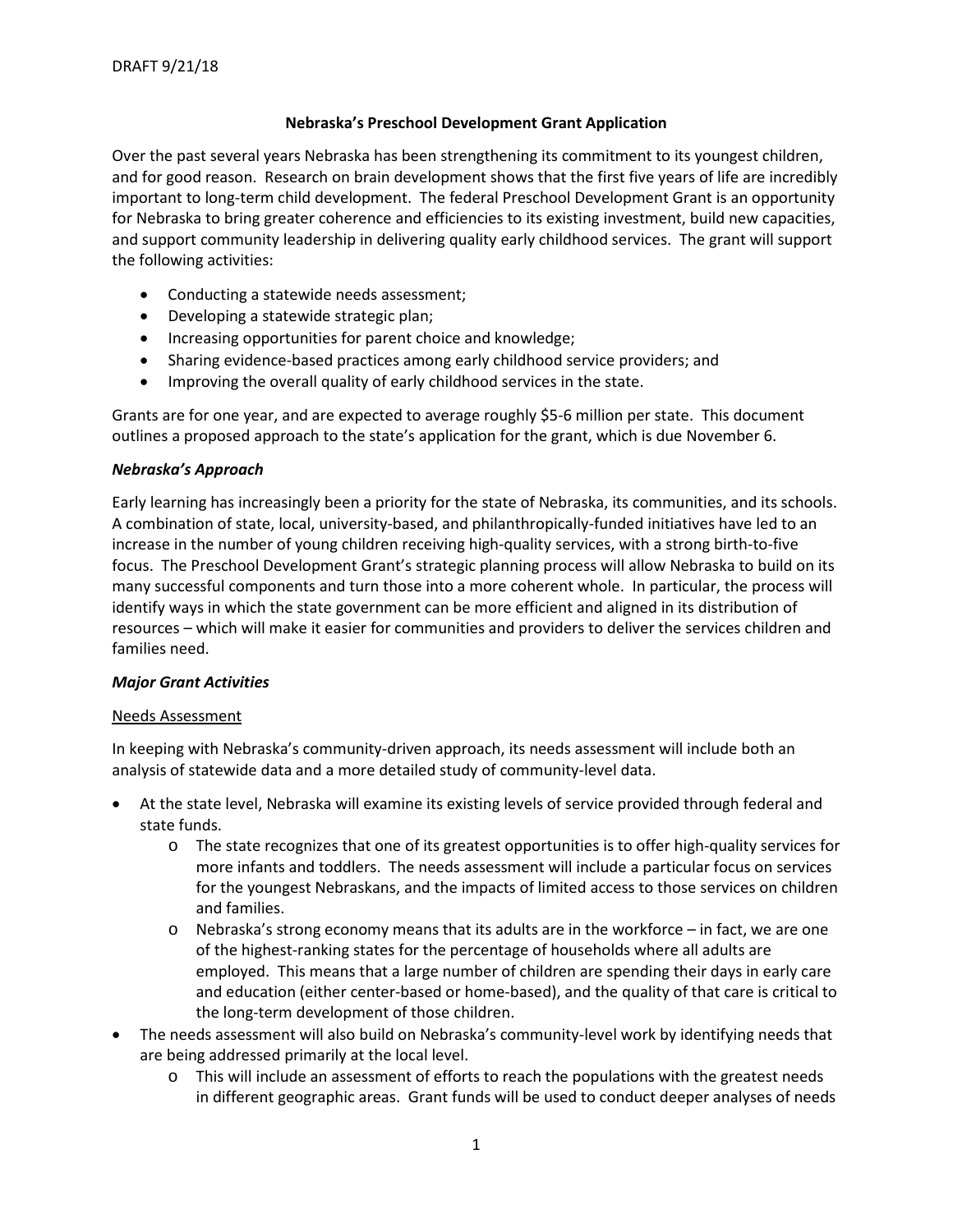in selected communities, both rural and urban, allowing for improved community planning and a better understanding of how to deliver statewide supports.

o The availability of quality child care can be linked to the economic vitality of small communities. This feature will be closely studied in the needs assessment.

# Strategic Plan

Nebraska's strategic plan will include a substantial focus on how to help state government become more responsive to the needs of its early childhood stakeholders. The state has established some strong partnerships at the state level, particularly between the Department of Education and Health and Human Services; these two agencies are the leads on most early childhood programs. They also work together as part of Nebraska's Sixpence Early Learning Fund, a public-private partnership that supports collaboration at the state and local level. The strategic plan will analyze these partnerships with an eye toward designing the next generation of Nebraska's early childhood system – one that will build on existing successes but be unafraid to make bold changes where needed.

In addition to broadly addressing the system's efficiency, the plan will address numerous key policy areas:

- *Access.* The needs assessment will identify where children need services. The strategic plan will articulate a plan for meeting those needs – one that leverages the full range of available services. This will include school-based, center-based, and home-based programming starting at birth and continuing through kindergarten entry. A statewide survey released in 2015 by the Buffett Early Childhood Institute and Gallup showed significant gaps in child care availability, particularly in rural areas of the state.
- *Quality and Accountability*. Nebraska's quality rating and improvement system, *Step Up to Quality*, is a key driver of quality, and the state will build on this program by identifying statewide performance metrics. The strategic plan will also reflect a commitment to understanding oversight and monitoring processes to streamline administrative requirements for communities and providers.
- *Community-Level Systems*. Increasingly, Nebraska communities view early childhood services as an essential public good. Statewide initiatives like *Bring Up Nebraska* – strongly supported by the First Lady – and the *Communities for Kids* project have worked to help communities build better systems for meeting the needs of families. The grant will allow Nebraska to draw lessons learned from this work to reshape its state systems.
	- o Some regions are also utilizing shared services, in which multiple service providers combine their "back-office" functions to improve efficiency. The grant will allow Nebraska to plan for offering access to shared services for more providers.
- *School Transitions*. Nebraska's education plan under the *Every Student Succeeds Act* includes a focus on the importance of the transition into kindergarten. The strategic plan will allow the state to build out its articulation of best practices for this important transition, including alignment across programs and parental engagement throughout the process. The state will create an ongoing feedback loop so that the process of kindergarten transition is continually improved. The University of Nebraska's Buffett Early Childhood Institute has been a critical leader in this work through the Superintendents Early Childhood Plan implemented in the Learning Communities of Douglas and Sarpy County.
- *Early Childhood Workforce*. Ensuring qualified professionals is critical to the success of the entire system. The Nebraska Early Childhood Workforce Commission, a public-private partnership, is dedicated to improving the quality of Nebraska's early childhood workforce. The commission,